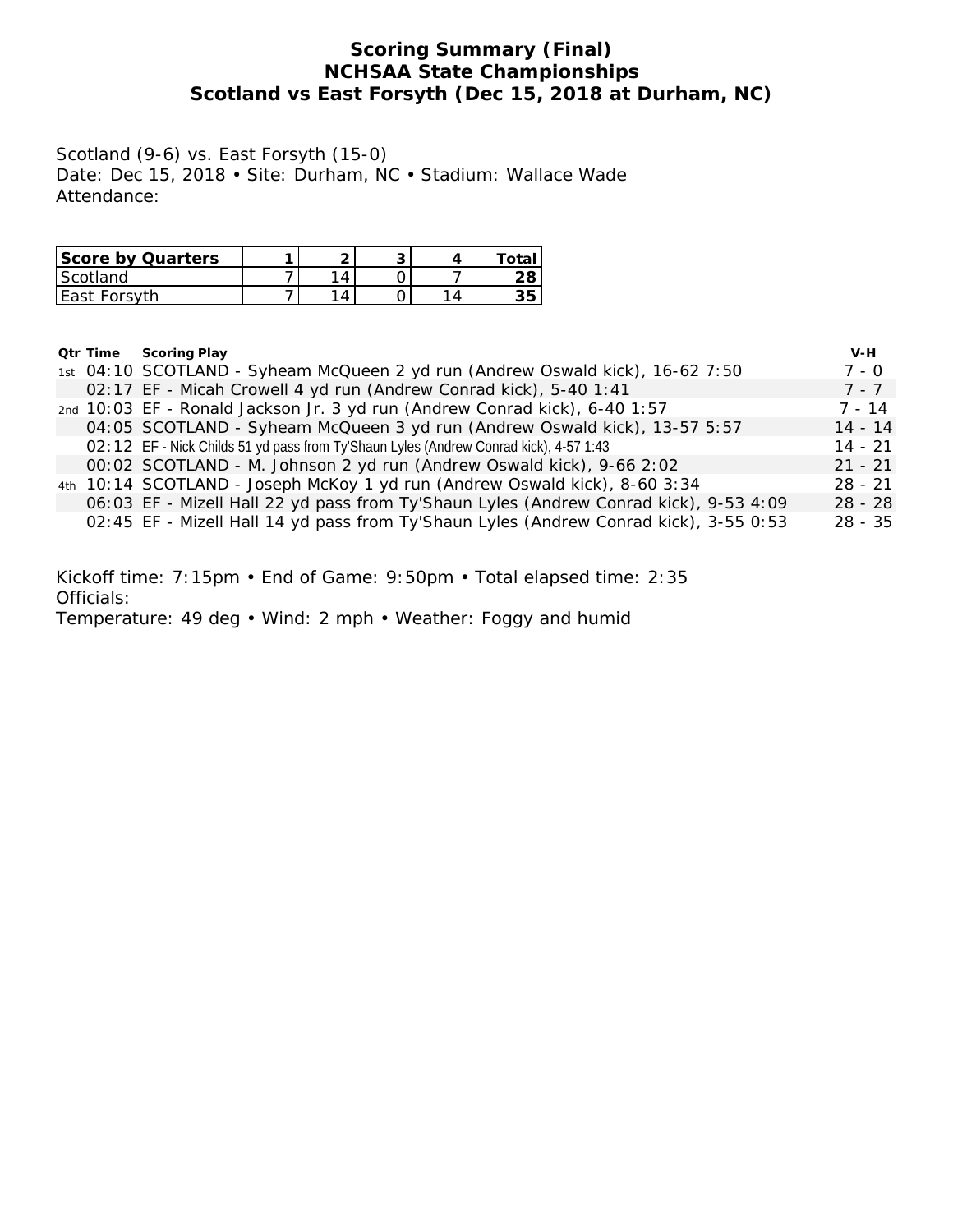## **Team Statistics (Final) NCHSAA State Championships Scotland vs East Forsyth (Dec 15, 2018 at Durham, NC)**

|                                | <b>SCOTLAN</b> | ЕF            |
|--------------------------------|----------------|---------------|
| <b>FIRST DOWNS</b>             | 19             | 20            |
| Rushing                        | 14             | 10            |
| Passing                        | 4              | 9             |
| Penalty                        | 1              | $\mathbf{1}$  |
| NET YARDS RUSHING              | 215            | 138           |
| Rushing Attempts               | 57             | 26            |
| Average Per Rush               | 3.8            | 5.3           |
| Rushing Touchdowns             | $\overline{4}$ | 2             |
| Yards Gained Rushing           | 244            | 161           |
| Yards Lost Rushing             | 29             | 23            |
| NET YARDS PASSING              | 71             | 169           |
| Completions-Attempts-Int       | $6 - 13 - 1$   | $10 - 17 - 1$ |
| Average Per Attempt            | 5.5            | 9.9           |
| Average Per Completion         | 11.8           | 16.9          |
| Passing Touchdowns             | 0              | 3             |
| TOTAL OFFENSE YARDS            | 286            | 307           |
| Total offense plays            | 70             | 43            |
| Average Gain Per Play          | 4.1            | 7.1           |
| Fumbles: Number-Lost           | $0 - 0$        | $3 - 1$       |
| Penalties: Number-Yards        | $6 - 48$       | $5 - 45$      |
| PUNTS-YARDS                    | $3 - 119$      | $1 - 41$      |
| Average Yards Per Punt         | 39.7           | 41.0          |
| Net Yards Per Punt             | 35.3           | 41.0          |
| Inside 20                      | 1              | 0             |
| 50+ Yards                      | 1              | 0             |
| Touchbacks                     | 0              | 0             |
| Fair catch                     | 0              | 0             |
| KICKOFFS-YARDS                 | $5 - 140$      | $6 - 165$     |
| Average Yards Per Kickoff      | 28.0           | 27.5          |
| Net Yards Per Kickoff          | 20.4           | 28.7          |
| Touchbacks                     | 0              | 0             |
| Fair Catch Yards               | 0              | 0             |
| Punt returns: Number-Yards-TD  | $0 - 0 - 0$    | $1 - 13 - 0$  |
| Average Per Return             | 0.0            | 13.0          |
| Kickoff returns: Number-Yds-TD | $5 - -7 - 0$   | $2 - 38 - 0$  |
| Average Per Return             | $-1.4$         | 19.0          |
| Interceptions: Number-Yds-TD   | 1-15-0         | 1-15-0        |
| Fumble Returns: Number-Yds-TD  | $0 - 0 - 0$    | $0 - 0 - 0$   |
| Miscellaneous Yards            | O              | 0             |
| Possession Time                | 31:57          | 16:03         |
| 1st Quarter                    | 10:07          | 1:53          |
| 2nd Quarter                    | 8:08           | 3:52          |
| 3rd Quarter                    | 6:46           | 5:14          |
| 4th Quarter                    | 6:56           | 5:04          |
| <b>Third-Down Conversions</b>  | 6 of 15        | 5 of 8        |
| Fourth-Down Conversions        | 4 of 5         | $1$ of $1$    |
| Red-Zone Scores-Chances        | $4 - 4$        | $4 - 4$       |
| Touchdowns                     | $4 - 4$        | $4 - 4$       |
| Field goals                    | $0 - 4$        | $0 - 4$       |
| Sacks By: Number-Yards         | $0 - 0$        | $0 - 0$       |
| <b>PAT Kicks</b>               | $4 - 4$        | $5 - 5$       |
| <b>Field Goals</b>             | $O-O$          | $0 - 0$       |
| Points off turnovers           | 7              | 0             |
|                                |                |               |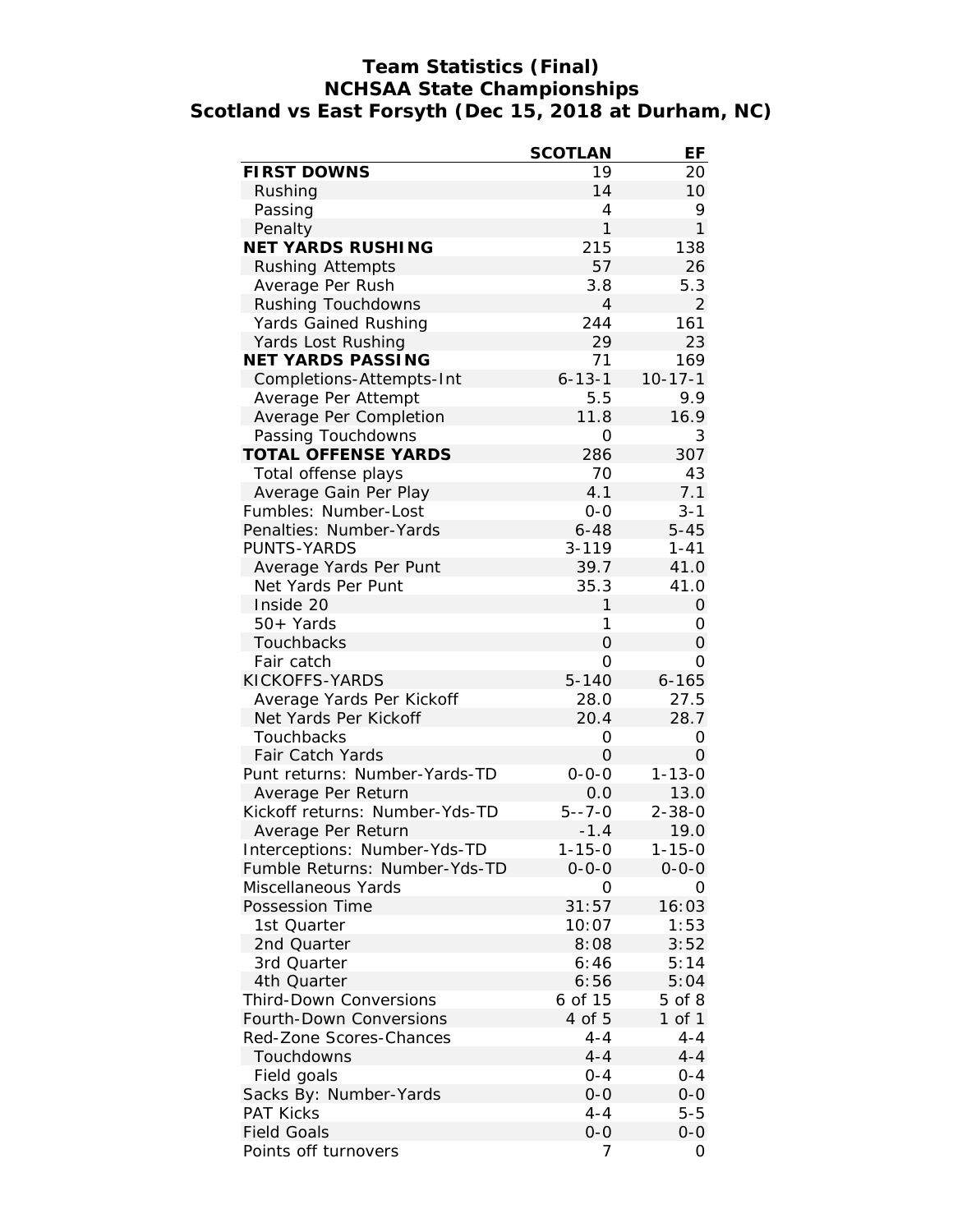# **Individual Statistics (Final) NCHSAA State Championships Scotland vs East Forsyth (Dec 15, 2018 at Durham, NC)**

# **Scotland East Forsyth**

| Rushing               | No. Gain Loss<br>Net<br>TD.<br>Avg<br>Lg                                                                      | Rushing            | Net TD<br>No. Gain Loss<br>Lg Avg                                                                                                          |
|-----------------------|---------------------------------------------------------------------------------------------------------------|--------------------|--------------------------------------------------------------------------------------------------------------------------------------------|
| Joseph McKoy          | 23<br>105<br>1<br>104<br>1<br>20<br>4.5                                                                       | Robbin Smith       | 7<br>$\Omega$<br>31<br>80<br>80<br>0<br>11.4                                                                                               |
| Syheam McQueen        | 3<br>$\overline{2}$<br>20<br>67<br>3.3<br>70<br>11                                                            | Ahmani Marshall    | 9<br>9<br>37<br>28<br>17<br>3.1<br>0                                                                                                       |
| M. Johnson            | 9<br>39<br>3<br>36<br>1<br>18<br>4.0                                                                          | Micah Crowell      | 5.5<br>2<br>11<br>$\mathsf{O}\xspace$<br>11<br>1<br>7                                                                                      |
| <b>Tyshuon Thomas</b> | 1<br>20<br>$\Omega$<br>20<br>$\Omega$<br>20<br>20.0                                                           | Chris Chaplin      | $\overline{O}$<br>10<br>1<br>10<br>10<br>10.0<br>0                                                                                         |
| Jhamari Smith         | 1<br>6<br>O<br>6<br>$\mathbf 0$<br>6<br>6.0                                                                   | Ty'Shaun Lyles     | 4<br>17<br>12<br>5<br>$\overline{O}$<br>13<br>1.2                                                                                          |
| D. Dockery            | 3<br>3<br>1<br>3<br>$\Omega$<br>$\mathbf{O}$<br>3.0                                                           | Ronald Jackson Jr. | 6<br>2<br>$\overline{4}$<br>$\mathbf{1}$<br>3<br>1.3<br>3                                                                                  |
| RJ Nicholson          | $\mathbf{1}$<br>$\overline{O}$<br>$\mathbf{1}$<br>$\mathbf{1}$<br>1<br>$\Omega$<br>1.0                        | Totals             | $\overline{23}$<br>$\overline{2}$<br>$\overline{31}$<br>$\overline{5.3}$<br>161<br>138<br>26                                               |
| Scotland Team         | $\Omega$<br>22<br>$0 - 22.0$<br>$-22$<br>0                                                                    |                    |                                                                                                                                            |
| Totals                | 244<br>29<br>215<br>4<br>20<br>3.8<br>57                                                                      |                    |                                                                                                                                            |
| Passing               | $C-A-I$<br>Yds<br>TD.<br>Long Sack                                                                            | Passing            | Yds TD Long Sack<br>C-A-I                                                                                                                  |
| M. Johnson            | $4 - 11 - 1$<br>51<br>$\Omega$<br>32<br>0                                                                     | Ty'Shaun Lyles     | $10 - 17 - 1$<br>169<br>3<br>51<br>0                                                                                                       |
| Jhamari Smith         | $1 - 1 - 0$<br>11<br>$\mathbf 0$<br>11<br>0                                                                   | Totals             | $\overline{3}$<br>$10 - 17 - 1$<br>169<br>51<br>$\Omega$                                                                                   |
| Syheam McQueen        | 9<br>$\Omega$<br>9<br>0<br>$1 - 1 - 0$                                                                        |                    |                                                                                                                                            |
| Totals                | $6 - 13 - 1$<br>71<br>$\overline{0}$<br>32<br>0                                                               |                    |                                                                                                                                            |
| Receiving             | No. Yards<br>TD<br>Long                                                                                       | Receiving          | No. Yards<br>TD<br>Long                                                                                                                    |
| Jhamari Smith         | 4<br>51<br>$\overline{O}$<br>32                                                                               | <b>Nick Childs</b> | 6<br>113<br>1<br>51                                                                                                                        |
| Syheam McQueen        | 11<br>11<br>1<br>$\mathbf 0$                                                                                  | Mizell Hall        | 4<br>56<br>2<br>22                                                                                                                         |
| L. McNeill            | 1<br>9<br>$\mathbf{O}$<br>9                                                                                   | Totals             | $\overline{3}$<br>$\overline{51}$<br>10<br>169                                                                                             |
| Totals                | 6<br>$\overline{71}$<br>$\overline{32}$<br>$\overline{O}$                                                     |                    |                                                                                                                                            |
| Punting               | Avg Long In20<br>No.<br>Yds<br>TВ                                                                             | Punting            | Avg Long In20<br>No.<br>Yds<br>TВ                                                                                                          |
| Matt Sellers          | 3<br>119<br>39.7<br>55<br>1<br>$\mathbf 0$                                                                    | Ty'Shaun Lyles     | 1<br>41<br>41.0<br>41<br>$\mathsf{O}\xspace$<br>$\circ$                                                                                    |
| Totals                | $\overline{3}$<br>$\overline{1}$<br>39.7<br>$\overline{O}$<br>119<br>55                                       | Totals             | $\mathbf{1}$<br>$\overline{41}$<br>41.0<br>$\overline{41}$<br>$\overline{0}$<br>$\Omega$                                                   |
|                       |                                                                                                               |                    |                                                                                                                                            |
|                       | Punt<br>Kickoff<br>Intercept                                                                                  |                    | Punt<br>Kickoff<br>Intercept                                                                                                               |
| Returns               | Lg No Yds<br>No Yds<br>No Yds<br>Lq<br>Lq                                                                     | Returns            | $Lg$ No Yds<br>Lg No Yds<br>No Yds<br>Lg                                                                                                   |
| Kavon Green           | $\overline{2}$<br>$\overline{2}$<br>$\Omega$<br>15<br>15<br>O<br>$\circ$<br>1<br>1                            | Mizell Hall        | 13<br>13<br>$\mathbf 0$<br>1<br>0<br>$\circ$<br>$\circ$<br>$\mathbf 0$<br>0                                                                |
| Joseph McKoy          | $3 - 27$<br>16<br>$\overline{O}$<br>$\overline{O}$<br>$\mathbf 0$<br>$\mathbf 0$<br>$\Omega$<br>$\mathcal{O}$ | Chris Chaplin      | $\mathbf 0$<br>20<br>20<br>$\overline{0}$<br>$\mathbf 0$<br>$\mathbf 0$<br>$\mathbf{1}$<br>$\circ$<br>$\overline{O}$                       |
| Jhamari Smith         | 0<br>$\circ$<br>18<br>18<br>0<br>$\circ$<br>0<br>0<br>$\mathbf{1}$                                            | <b>Tsi Porter</b>  | $\overline{O}$<br>$\Omega$<br>15<br>15<br>$\Omega$<br>$\Omega$<br>$\overline{O}$<br>$\mathbf{1}$<br>$\Omega$                               |
| Totals                | $\overline{O}$<br>$\overline{0}$<br>5<br>$\Omega$<br>$-7$<br>18<br>15<br>15<br>1                              | Khalil Baker       | 13<br>$\mathbf 0$<br>$\mathbf 0$<br>1<br>18<br>0<br>0<br>$\mathbf 0$<br>0                                                                  |
|                       |                                                                                                               | Totals             | $\overline{15}$<br>1<br>$\overline{13}$<br>$\overline{13}$<br>$\overline{2}$<br>$\overline{38}$<br>$\overline{20}$<br>$\overline{15}$<br>1 |
| Field goals           | Qtr<br>Time<br>Dist<br>Result                                                                                 | Field goals        | Qtr<br>Time<br>Dist<br>Result                                                                                                              |
| Kickoffs              | No.<br>Yards<br>TВ<br>OB<br>Avg                                                                               | Kickoffs           | No.<br>Yards<br>Avg<br>ΤВ<br>OВ                                                                                                            |
| Andrew Oswald         | 28.0<br>5<br>140<br>$\Omega$<br>$\mathbf{1}$                                                                  | Andrew Conrad      | 27.5<br>165<br>$\Omega$<br>$\Omega$<br>6                                                                                                   |
| All-purpose           | KR<br>PR<br>Rcv<br>IR<br><b>Total</b><br>Run                                                                  | All-purpose        | PR<br>Rcv<br>ΚR<br>IR.<br><b>Total</b><br>Run                                                                                              |
| Syheam McQueen        | 67<br>11<br>$\circ$<br>$\circ$<br>0<br>78                                                                     | <b>Nick Childs</b> | 113<br>O<br>O<br>$\mathbf 0$<br>113<br>0                                                                                                   |
| Joseph McKoy          | 104<br>$-27$<br>$\Omega$<br>77<br>$\mathcal{O}$<br>O                                                          | Robbin Smith       | 80<br>$\Omega$<br>$\Omega$<br>$\Omega$<br>$\Omega$<br>80                                                                                   |
| Jhamari Smith         | 51<br>18<br>75<br>6<br>0<br>0                                                                                 | Mizell Hall        | 56<br>13<br>69<br>0<br>$\Omega$<br>O                                                                                                       |
| M. Johnson            | 36<br>$\Omega$<br>$\Omega$<br>$\Omega$<br>$\Omega$<br>36                                                      | Chris Chaplin      | 20<br>$\Omega$<br>30<br>10<br>$\Omega$<br>$\Omega$                                                                                         |

FUMBLES: Scotland-None. East Forsyth-Khalil Baker 1-0; Ty'Shaun Lyles 1-0; Tsi Porter 1-1.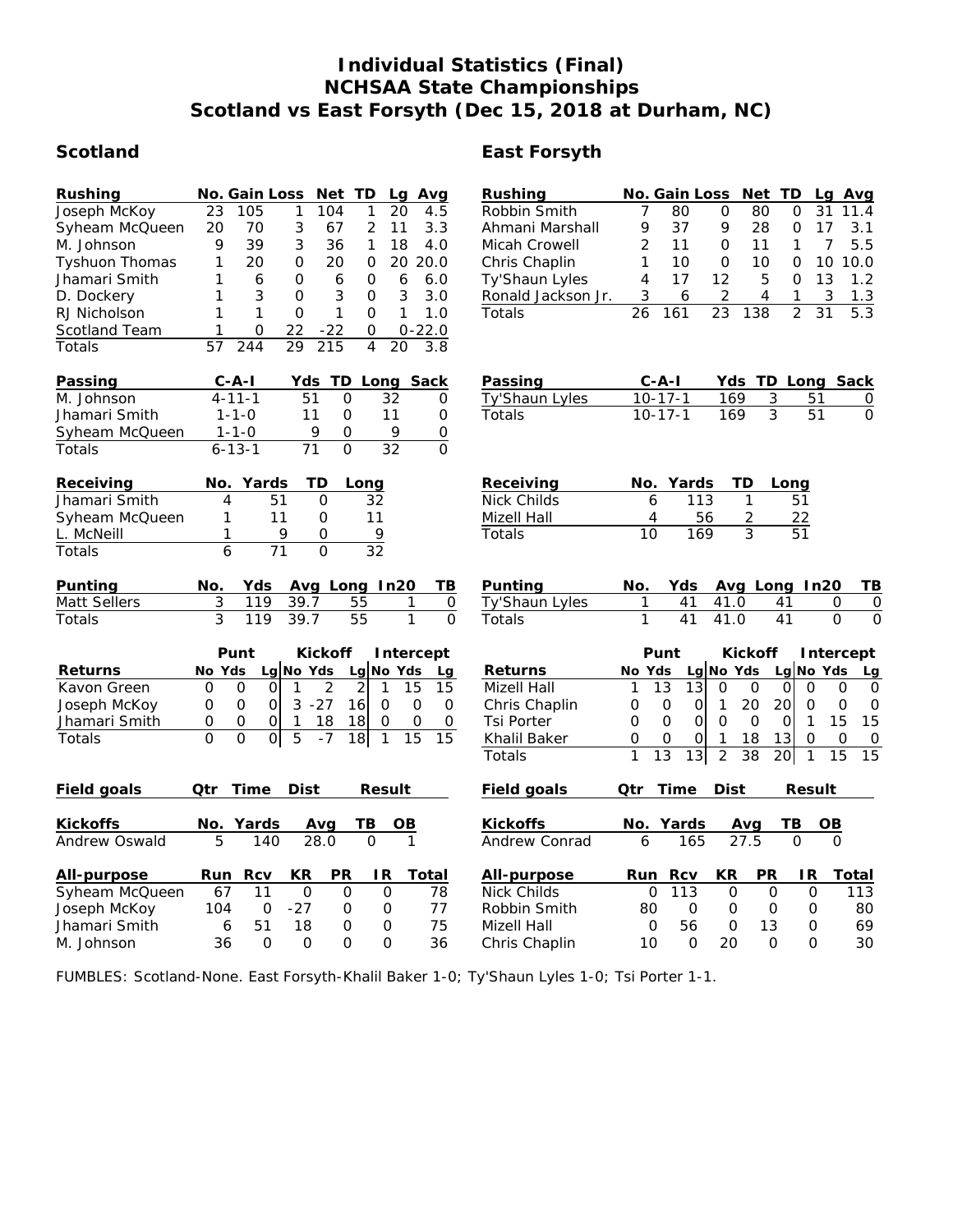## **Defensive Statistics (Final) NCHSAA State Championships Scotland vs East Forsyth (Dec 15, 2018 at Durham, NC)**

| #              | Scotland              | Solo            |                |                 | Ast Total Sacks-Yds      | TFL-Yds    |                          | FF FR-Yds | Int-Yds BrUp           |                          | <b>Blks</b>              | QBH            |
|----------------|-----------------------|-----------------|----------------|-----------------|--------------------------|------------|--------------------------|-----------|------------------------|--------------------------|--------------------------|----------------|
|                | 46 L. McNeill         | 4               | $\mathbf 0$    | 4               |                          |            |                          |           |                        |                          |                          |                |
| 6              | Isaiah Wilson         | 3               | $\mathbf{1}$   | 4               |                          | $1.0 - 2$  |                          |           |                        |                          |                          |                |
| 2              | Joseph McKoy          | 3               | 1              | 4               |                          |            |                          |           |                        |                          |                          |                |
|                | 50 Zymere Reddick     | 3               | $\mathbf{1}$   | 4               |                          | $2.0 - 7$  |                          |           |                        |                          |                          |                |
|                | 11 Kavon Green        | 1               | 3              | 4               | $\overline{\phantom{a}}$ | $0.5 - 1$  | 1                        |           | $1 - 15$               |                          | $\overline{a}$           |                |
| 9              | Nick Callahan         | $\overline{2}$  | $\mathbf{1}$   | 3               |                          |            |                          |           |                        |                          |                          |                |
|                | 76 Antonio Lucas      | 2               | $\Omega$       | 2               |                          |            | $\overline{\phantom{a}}$ |           |                        | $\overline{\phantom{a}}$ | $\overline{\phantom{a}}$ |                |
|                | 44 D. Singletary      | 1               | $\mathbf{1}$   | $\overline{2}$  |                          |            |                          |           |                        |                          |                          |                |
|                | 45 Devin Chavis       | 1               | 1              | 2               | $\overline{\phantom{a}}$ | $0.5 - 1$  |                          |           |                        | 1                        | $\blacksquare$           |                |
| 8              | <b>Tyshuon Thomas</b> | 1               | $\mathbf{1}$   | $\overline{2}$  |                          |            |                          |           |                        |                          |                          |                |
|                | 74 G. Campbell        | 1               | $\Omega$       | 1               | $\overline{\phantom{a}}$ |            |                          |           |                        |                          | $\blacksquare$           |                |
|                | 77 Randy Locklear     | 1               | $\Omega$       | 1               |                          |            |                          |           |                        |                          |                          |                |
|                | 12 Tyler Barfield     | 1               | $\Omega$       | 1               |                          |            |                          |           |                        |                          |                          |                |
|                | 21 JJ McLean          | 1               | $\overline{O}$ | 1               |                          |            |                          |           |                        |                          |                          |                |
| T              | Scotland Team         | 0               | $\Omega$       | 0               |                          |            | $\overline{\phantom{a}}$ | $1 - 0$   |                        | $\overline{\phantom{a}}$ | $\overline{\phantom{a}}$ |                |
|                | Totals                | $\overline{25}$ | 10             | $\overline{35}$ | $0.0 - 0$                | $4.0 - 11$ | 1                        | $1 - 0$   | $1 - 15$               | 1                        | $\overline{0}$           | $\overline{0}$ |
|                |                       |                 |                |                 |                          |            |                          |           |                        |                          |                          |                |
| #              | East Forsyth          | Solo            |                |                 | Ast Total Sacks-Yds      | TFL-Yds    |                          |           | FF FR-Yds Int-Yds BrUp |                          | <b>Blks</b>              | QBH            |
|                | 11 Javon Cobb         | 6               | 7              | 13              |                          | $2.0 - 3$  |                          |           |                        |                          |                          |                |
| 6              | Kaleb Lundy           | 5               | 5              | 10              |                          | $1.0 - 1$  |                          |           |                        |                          |                          |                |
| $\overline{2}$ | Khalid Martin         | 6               | $\overline{2}$ | 8               | $\overline{a}$           |            |                          |           |                        |                          |                          |                |
|                | 90 Nate Wyse          | 3               | 5              | 8               |                          |            |                          |           |                        |                          |                          |                |
| 8              | Christian Grubbs      | 3               | 3              | 6               |                          |            |                          |           |                        |                          |                          |                |
|                | 99 Thomaz Johnson     | $\overline{4}$  | $\mathbf{1}$   | 5               |                          |            |                          |           |                        |                          |                          |                |
|                | 20 Sincere Patino     | 3               | $\overline{2}$ | 5               |                          |            |                          |           | ÷.                     | 1                        |                          |                |
|                | 14 Tsi Porter         | 3               | $\overline{2}$ | 5               |                          | $2.0 - 3$  |                          |           | $1 - 15$               |                          |                          |                |
|                | 10 Khalil Baker       | 3               | 1              | 4               |                          |            |                          |           |                        | 1                        |                          |                |
|                | 50 Nathan Motsinger   | 3               | $\mathbf{1}$   | 4               |                          |            |                          |           |                        |                          |                          |                |
|                | 44 Semaj Transou      | 2               | $\Omega$       | 2               |                          |            |                          |           |                        |                          |                          |                |
|                | 17 Torrian Jackson    | 1               | $\mathbf{1}$   | $\overline{2}$  |                          |            |                          |           |                        |                          |                          |                |
|                | 81 Bo Osborne         | O               | $\overline{2}$ | 2               |                          |            |                          |           |                        |                          |                          |                |
| 3              | Chris Chaplin         | 1               | $\Omega$       | 1               |                          |            |                          |           |                        |                          |                          |                |
|                | 18 Quayon Gilbert     | 1               | O              | 1               |                          |            |                          |           |                        |                          |                          |                |
|                | 28 Elijah Thomas      | $\Omega$        | $\mathbf{1}$   | 1               |                          |            |                          |           |                        |                          |                          |                |
|                | 9 Ajani Jones         | O               | 1              | 1               |                          |            |                          |           |                        | 3                        |                          |                |
|                | <b>Totals</b>         | 44              | 34             | $\overline{78}$ | $0.0 - 0$                | $5.0 - 7$  | $\overline{O}$           | $0 - 0$   | $1 - 15$               | $\overline{5}$           | $\overline{O}$           | $\overline{O}$ |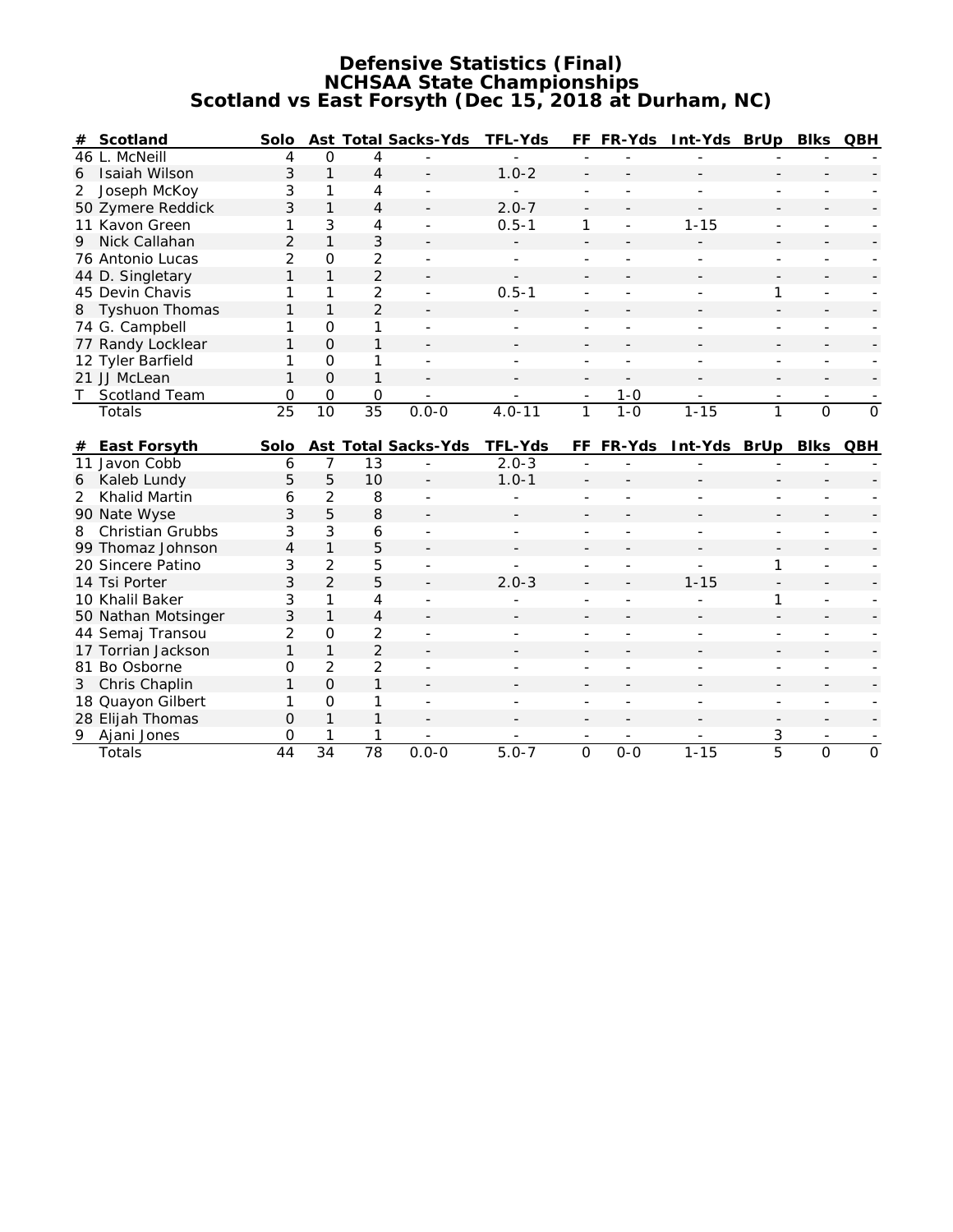## **Play-by-Play Summary (1st quarter) Scotland vs East Forsyth (Dec 15, 2018 at Durham, NC)**

#### *Scotland wins the toss and elects to receive.*

1-10 Scotland 40 EF ball on EF40.

|         |                                | 1-10 Scotland 40 LF ball on LF40.<br>Andrew Conrad kickoff 40 yards to the SCOTLAND20, Jhamari Smith return 18 yards to the   |                |
|---------|--------------------------------|-------------------------------------------------------------------------------------------------------------------------------|----------------|
|         |                                | SCOTLAND38 (Semaj Transou).                                                                                                   |                |
|         |                                | 1-10 Scotland 38 Joseph McKoy rush for 2 yards to the SCOTLAND40 (Kaleb Lundy; Nate Wyse).                                    |                |
| 2-8     |                                | Scotland 40 Syheam McQueen rush for 4 yards to the SCOTLAND44 (Torrian Jackson; Javon Cobb).                                  |                |
| 3-4     |                                | Scotland 44 Joseph McKoy rush for 7 yards to the EF49, 1ST DOWN SCOTLAND (Khalid Martin).                                     | R <sub>1</sub> |
|         | 1-10 EF 49                     | Syheam McQueen rush for 4 yards to the EF45 (Kaleb Lundy; C. Grubbs).                                                         |                |
| $2 - 6$ | EF 45                          | Joseph McKoy rush for 1 yard to the EF44 (Khalid Martin).                                                                     |                |
| $3 - 5$ | EF 44                          | Joseph McKoy rush for 4 yards to the EF40 (Javon Cobb; Kaleb Lundy).                                                          |                |
| $4 - 1$ | EF 40                          | Joseph McKoy rush for 2 yards to the EF38, 1ST DOWN SCOTLAND (Javon Cobb).                                                    | R <sub>2</sub> |
|         | 1-10 EF 38                     | M. Johnson rush for 2 yards to the EF36 (Chris Chaplin).                                                                      |                |
|         | 2-8 EF 36                      | Syheam McQueen rush for loss of 2 yards to the EF38 (Javon Cobb).                                                             |                |
|         | 3-10 EF 38                     | M. Johnson pass complete to Jhamari Smith for 14 yards to the EF24, 1ST DOWN SCOTLAND,<br>out-of-bounds.                      | P <sub>3</sub> |
|         | 1-10 EF 24                     | Joseph McKoy rush for 7 yards to the EF17 (Kaleb Lundy; Sincere Patino).                                                      |                |
|         | 2-3 EF 17                      | Syheam McQueen rush for 5 yards to the EF12, 1ST DOWN SCOTLAND (N. Motsinger).                                                | R4             |
|         | 1-10 EF 12                     | M. Johnson rush for loss of 1 yard to the EF13 (Tsi Porter).                                                                  |                |
|         | 2-11 EF 13                     | Syheam McQueen rush for 8 yards to the EF5, out-of-bounds (Kaleb Lundy).                                                      |                |
|         | 3-3 EF 05                      | Syheam McQueen rush for 3 yards to the EF2, 1ST DOWN SCOTLAND (Javon Cobb).                                                   | R <sub>5</sub> |
| 1-G     | EF 02                          | Syheam McQueen rush for 2 yards to the EFO, TOUCHDOWN, clock 04:10.                                                           |                |
| 1-G     | EF 02                          | Andrew Oswald kick attempt good.                                                                                              |                |
|         |                                | Scotland 7, East Forsyth 0                                                                                                    |                |
|         |                                | 16 plays, 62 yards, 8:02                                                                                                      |                |
|         |                                | Andrew Oswald kickoff 30 yards to the EF30, Khalil Baker return 13 yards to the EF43,                                         |                |
|         |                                | fumble by Khalil Baker recovered by EF Khalid Martin at EF48, PENALTY SCOTLAND face mask                                      |                |
|         |                                | 12 yards to the SCOTLAND40, 1st and 10, EF ball on SCOTLAND40.                                                                |                |
|         |                                | EAST FORSYTH drive start at 03:58.                                                                                            |                |
|         |                                | 1-10 Scotland 40 Ty'Shaun Lyles pass complete to Nick Childs for 27 yards to the SCOTLAND13, 1ST DOWN EF<br>(Tyler Barfield). | <b>P1</b>      |
|         |                                | 1-10 Scotland 13 Robbin Smith rush for 7 yards to the SCOTLAND6 (Joseph McKoy).                                               |                |
|         | $2 - 3$                        | Scotland 06 Ahmani Marshall rush for loss of 2 yards to the SCOTLAND8 (Isaiah Wilson).                                        |                |
|         | 3-5                            | Scotland 08 Timeout East Forsyth, clock 02:31.                                                                                |                |
|         | $3 - 5$                        | Scotland 08 PENALTY EF false start 5 yards to the SCOTLAND13.                                                                 |                |
|         |                                | 3-10 Scotland 13 Ty'Shaun Lyles pass complete to Nick Childs for 9 yards to the SCOTLAND4 (JJ McLean).                        |                |
|         | 4-1                            | Scotland 04 Timeout East Forsyth, clock 02:23.                                                                                |                |
|         | $4 - 1$                        | Scotland 04 Micah Crowell rush for 4 yards to the SCOTLANDO, 1ST DOWN EF, TOUCHDOWN, clock 02:17.                             | R <sub>2</sub> |
|         | 1-G                            | Scotland 02 Andrew Conrad kick attempt good.                                                                                  |                |
|         |                                | East Forsyth 7, Scotland 7                                                                                                    |                |
|         |                                | 5 plays, 40 yards, 1:46                                                                                                       |                |
|         |                                | Andrew Conrad kickoff 56 yards to the SCOTLAND4, Joseph McKoy return 3 yards to the                                           |                |
|         |                                | SCOTLAND7 (Semaj Transou).                                                                                                    |                |
|         | SCOTLAND drive start at 02:12. |                                                                                                                               |                |
|         |                                | 1-10 Scotland 07 Syheam McQueen rush for 2 yards to the SCOTLAND9 (Javon Cobb; Nate Wyse).                                    |                |
| 2-8     |                                | Scotland 09 Syheam McQueen rush for loss of 1 yard to the SCOTLAND8 (Javon Cobb).                                             |                |

- 3-9 Scotland 08 Timeout East Forsyth, clock 00:56.
- 3-9 Scotland 08 M. Johnson pass complete to Jhamari Smith for 3 yards to the SCOTLAND11 (C. Grubbs; Bo Osborne).

4-6 Scotland 11 Matt Sellers punt 29 yards to the SCOTLAND40, out-of-bounds.

*3 plays, 4 yards, 2:12*

**EAST FORSYTH drive start at 00:00.**

## **END OF 1st QUARTER: East Forsyth 7, Scotland 7**

|                          |       | Time                   |   | 1st Downs |            |                               | Conversions |              |                                      |                     |
|--------------------------|-------|------------------------|---|-----------|------------|-------------------------------|-------------|--------------|--------------------------------------|---------------------|
| Quarter Summary          | Score | Poss                   | R | P         | X          | 3rd                           | 4th         | Rushina      | Passing                              | Penalties           |
| Scotland<br>East Forsyth |       | 7 10:14 4 1<br>7 01:46 |   |           | $0\quad 2$ | $0 \quad 5 \quad 3-5$<br>_ດ-1 | $1 - 1$     | 17-49<br>3-9 | $2 - 2 - 0 - 17$<br>$2 - 2 - 0 - 36$ | $1 - 12$<br>$1 - 5$ |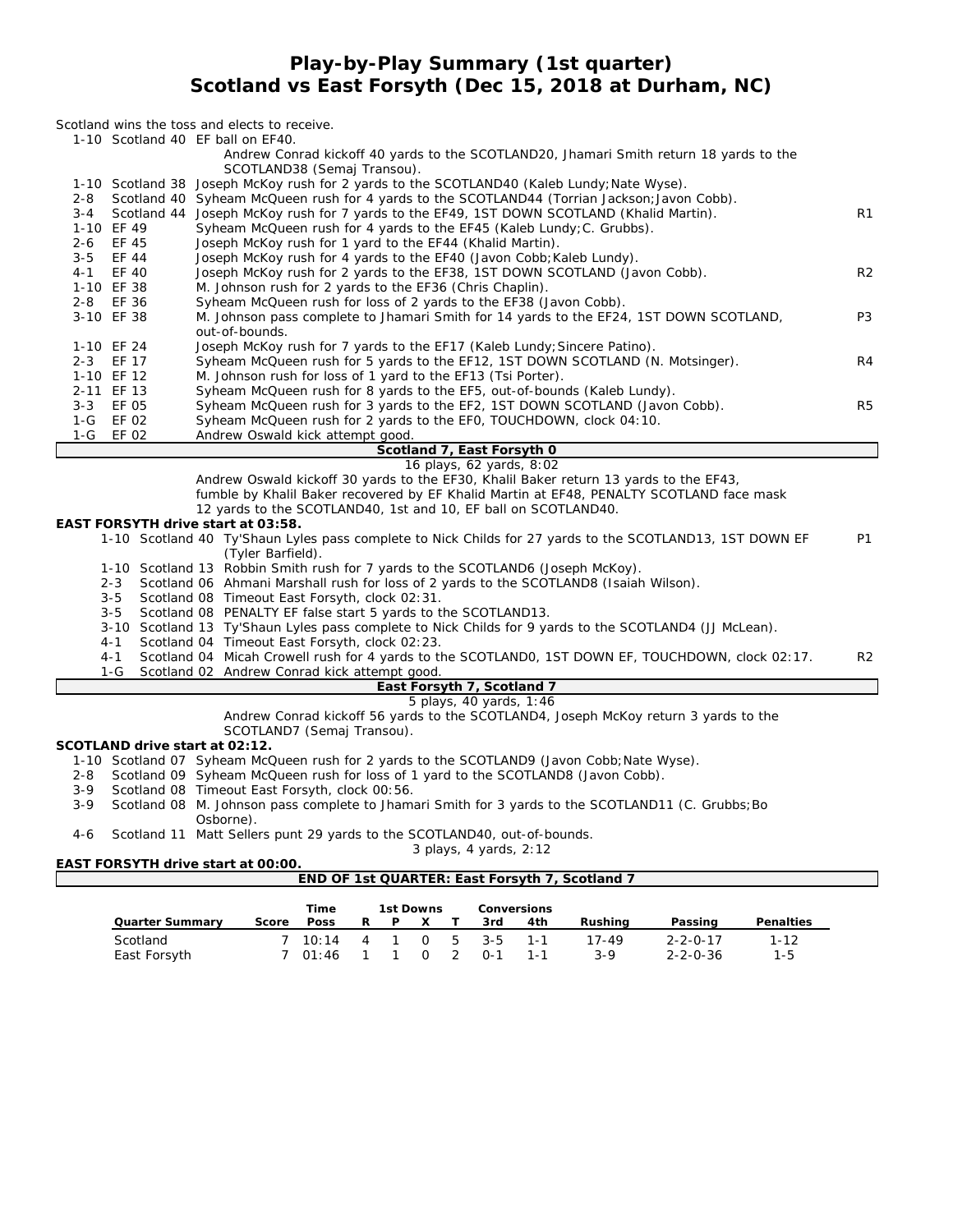## **Play-by-Play Summary (2nd quarter) Scotland vs East Forsyth (Dec 15, 2018 at Durham, NC)**

|                          |                                | 1-10 Scotland 40 Start of 2nd quarter, clock 12:00.<br>1-10 Scotland 40 Robbin Smith rush for 13 yards to the SCOTLAND27, 1ST DOWN EF (Isaiah Wilson; Kavon Green).                                                                                                              | R3              |
|--------------------------|--------------------------------|----------------------------------------------------------------------------------------------------------------------------------------------------------------------------------------------------------------------------------------------------------------------------------|-----------------|
| 2-9                      |                                | 1-10 Scotland 27 Ahmani Marshall rush for 1 yard to the SCOTLAND26 (L. McNeill).<br>Scotland 26 Ty'Shaun Lyles pass complete to Mizell Hall for 9 yards to the SCOTLAND17, 1ST DOWN EF                                                                                           | P4              |
|                          |                                | (D. Singletary).<br>1-10 Scotland 17 Ty'Shaun Lyles pass complete to Mizell Hall for 11 yards to the SCOTLAND6, 1ST DOWN EF<br>(L. McNeill).                                                                                                                                     | P <sub>5</sub>  |
| 1-G<br>2-G<br>1-G<br>1-G |                                | Scotland 06 R. Jackson Jr. rush for 3 yards to the SCOTLAND3 (Antonio Lucas).<br>Scotland 03 R. Jackson Jr. rush for 3 yards to the SCOTLANDO, TOUCHDOWN, clock 10:03.<br>Scotland 02 PENALTY SCOTLAND offside defense declined.<br>Scotland 02 Andrew Conrad kick attempt good. |                 |
|                          |                                | East Forsyth 14, Scotland 7                                                                                                                                                                                                                                                      |                 |
|                          |                                | 6 plays, 40 yards, 1:58                                                                                                                                                                                                                                                          |                 |
|                          |                                | Andrew Conrad kickoff 17 yards to the SCOTLAND43, downed.                                                                                                                                                                                                                        |                 |
|                          | SCOTLAND drive start at 10:02. | 1-10 Scotland 43 M. Johnson rush for 5 yards to the SCOTLAND48 (Thomaz Johnson).                                                                                                                                                                                                 |                 |
| $2 - 5$                  |                                | Scotland 48 Syheam McQueen rush for 4 yards to the EF48 (Nate Wyse).                                                                                                                                                                                                             |                 |
| $3 - 1$                  | EF 48                          | Syheam McQueen rush for 2 yards to the EF46, 1ST DOWN SCOTLAND (Kaleb Lundy).                                                                                                                                                                                                    | R6              |
| 1-10 EF 46               |                                | M. Johnson pass incomplete.                                                                                                                                                                                                                                                      |                 |
| 2-10 EF 46               |                                | M. Johnson rush for 2 yards to the EF44 (C. Grubbs).                                                                                                                                                                                                                             |                 |
| $3 - 8$<br>$4 - 8$       | EF 44<br>EF 44                 | M. Johnson pass incomplete to Trey Chavis (Ajani Jones).<br>Tyshuon Thomas rush for 20 yards to the EF24, 1ST DOWN SCOTLAND (C. Grubbs).                                                                                                                                         | R7              |
| 1-10 EF 24               |                                | Joseph McKoy rush for 5 yards to the EF19 (Sincere Patino; Javon Cobb).                                                                                                                                                                                                          |                 |
| $2 - 5$                  | EF 19                          | Syheam McQueen rush for 2 yards to the EF17 (Tsi Porter).                                                                                                                                                                                                                        |                 |
| $3 - 3$                  | EF 17                          | Joseph McKoy rush for 2 yards to the EF15 (N. Motsinger).                                                                                                                                                                                                                        |                 |
| $4 - 1$                  | EF 15                          | Syheam McQueen rush for 11 yards to the EF4, 1ST DOWN SCOTLAND (Khalil Baker).                                                                                                                                                                                                   | R8              |
| 1-G                      | EF 04                          | Syheam McQueen rush for 1 yard to the EF3 (N. Motsinger).                                                                                                                                                                                                                        |                 |
| 2-G                      | EF 03                          | Syheam McQueen rush for 3 yards to the EFO, TOUCHDOWN, clock 04:05.                                                                                                                                                                                                              |                 |
| 1-G                      | EF 02                          | Andrew Oswald kick attempt good.                                                                                                                                                                                                                                                 |                 |
|                          |                                | East Forsyth 14, Scotland 14<br>13 plays, 57 yards, 6:07                                                                                                                                                                                                                         |                 |
|                          |                                | Andrew Oswald kickoff 37 yards to the EF23, Chris Chaplin return 20 yards to the EF43 (L.                                                                                                                                                                                        |                 |
|                          |                                | McNeill).                                                                                                                                                                                                                                                                        |                 |
|                          |                                | EAST FORSYTH drive start at 03:55.                                                                                                                                                                                                                                               |                 |
|                          | 1-10 EF 43                     | Ty'Shaun Lyles rush for 13 yards to the SCOTLAND44, 1ST DOWN EF (Joseph McKoy; Kavon                                                                                                                                                                                             | R6              |
|                          |                                | Green).                                                                                                                                                                                                                                                                          |                 |
|                          |                                | 1-10 Scotland 44 Ty'Shaun Lyles pass incomplete to Micah Crowell, PENALTY EF illegal shift 5 yards to the<br>SCOTLAND49, NO PLAY.                                                                                                                                                |                 |
|                          |                                | 1-15 Scotland 49 Ahmani Marshall rush for loss of 2 yards to the EF49 (Devin Chavis; Kavon Green).                                                                                                                                                                               |                 |
|                          | 2-17 EF 49                     | Ty'Shaun Lyles pass incomplete to Brendan Conway.                                                                                                                                                                                                                                |                 |
|                          | 3-17 EF 49                     | Ty'Shaun Lyles pass complete to Nick Childs for 51 yards to the SCOTLANDO, 1ST DOWN EF,<br>TOUCHDOWN, clock 02:12.                                                                                                                                                               | P7              |
| 1-G                      |                                | Scotland 02 Andrew Conrad kick attempt good.                                                                                                                                                                                                                                     |                 |
|                          |                                | East Forsyth 21, Scotland 14                                                                                                                                                                                                                                                     |                 |
|                          |                                | 4 plays, 57 yards, 1:51                                                                                                                                                                                                                                                          |                 |
|                          |                                | Andrew Conrad kickoff 28 yards to the SCOTLAND32, Kavon Green return 2 yards to the<br>SCOTLAND34 (Khalil Baker).                                                                                                                                                                |                 |
|                          | SCOTLAND drive start at 02:04. |                                                                                                                                                                                                                                                                                  |                 |
|                          |                                | 1-10 Scotland 34 M. Johnson rush for 18 yards to the EF48, 1ST DOWN SCOTLAND (Ajani Jones; Nate Wyse).                                                                                                                                                                           | R9              |
| 1-10 EF 48               |                                | Syheam McQueen rush for 4 yards to the EF44 (C. Grubbs).                                                                                                                                                                                                                         |                 |
| 2-6                      | EF 44                          | Syheam McQueen rush for 7 yards to the EF37, 1ST DOWN SCOTLAND (Bo Osborne; Kaleb Lundy).                                                                                                                                                                                        | R <sub>10</sub> |
| 1-10 EF 37<br>1-10 EF 24 |                                | Joseph McKoy rush for 13 yards to the EF24, 1ST DOWN SCOTLAND (Javon Cobb).<br>Joseph McKoy rush for loss of 1 yard to the EF25 (Kaleb Lundy).                                                                                                                                   | R <sub>11</sub> |
| 2-11 EF 25               |                                | Timeout Scotland, clock 00:31.                                                                                                                                                                                                                                                   |                 |
| 2-11 EF 25               |                                | Jhamari Smith pass complete to Syheam McQueen for 11 yards to the EF14, 1ST DOWN SCOTLAND                                                                                                                                                                                        | P12             |
|                          |                                | (Sincere Patino).                                                                                                                                                                                                                                                                |                 |
| 1-10 EF 14               |                                | Syheam McQueen rush for 3 yards to the EF11 (Thomaz Johnson).                                                                                                                                                                                                                    |                 |
| $2 - 7$                  | EF 11                          | Timeout Scotland, clock 00:18.                                                                                                                                                                                                                                                   |                 |
| $2 - 7$                  | EF 11                          | Syheam McQueen pass complete to L. McNeill for 9 yards to the EF2, 1ST DOWN SCOTLAND<br>(Sincere Patino).                                                                                                                                                                        | P <sub>13</sub> |
| 1-G                      | EF 02                          | M. Johnson rush for 2 yards to the EFO, TOUCHDOWN, clock 00:02.                                                                                                                                                                                                                  |                 |
| 1-G                      | EF 02                          | Andrew Oswald kick attempt good.<br>East Forsyth 21, Scotland 21                                                                                                                                                                                                                 |                 |
|                          |                                | 9 plays, 66 yards, 2:04                                                                                                                                                                                                                                                          |                 |
|                          |                                | Andrew Oswald kickoff 14 yards to the EF46, downed.                                                                                                                                                                                                                              |                 |
|                          |                                | EAST FORSYTH drive start at 00:00.                                                                                                                                                                                                                                               |                 |
|                          |                                | End of half, clock 00:00                                                                                                                                                                                                                                                         |                 |
|                          |                                | END OF 2nd QUARTER: East Forsyth 21, Scotland 21                                                                                                                                                                                                                                 |                 |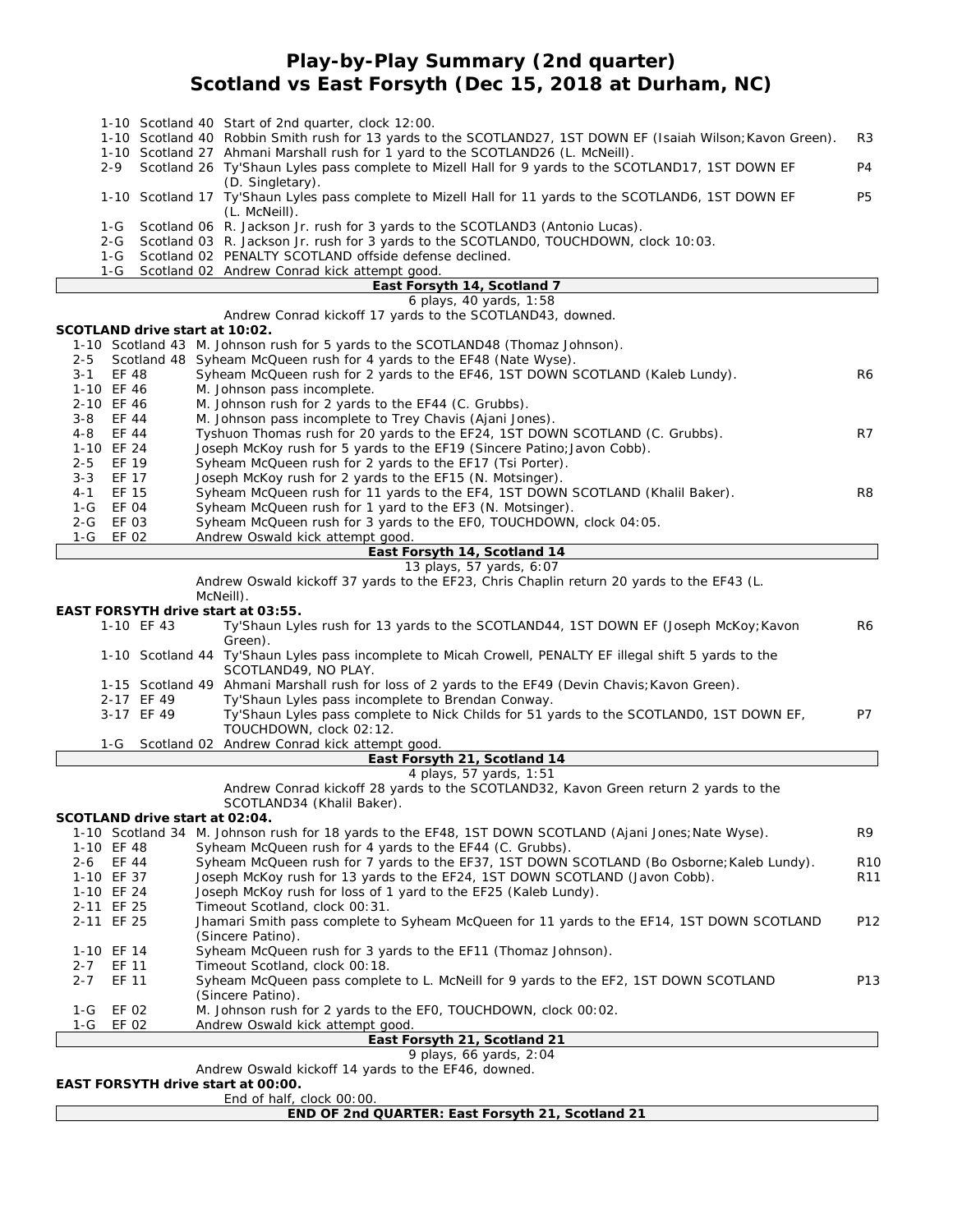# **Play-by-Play Summary (2nd quarter) Scotland vs East Forsyth (Dec 15, 2018 at Durham, NC)**

|                          |       | Time        |    | 1st Downs |              | Conversions |                                         |     |                    |                              |            |
|--------------------------|-------|-------------|----|-----------|--------------|-------------|-----------------------------------------|-----|--------------------|------------------------------|------------|
| Quarter Summary          | Score | <b>Poss</b> | R. |           | $\mathsf{X}$ |             | 3rd                                     | 4th | Rushina            | Passing                      | Penalties  |
| Scotland<br>East Forsyth |       | 14 03:49    |    |           |              |             | 14 08:11 6 2 0 8 1-3 2-2<br>2 3 0 5 1-1 | 0-0 | 18-103<br>$6 - 31$ | 2-4-0-20<br>$3 - 4 - 0 - 71$ | 0-0<br>1-5 |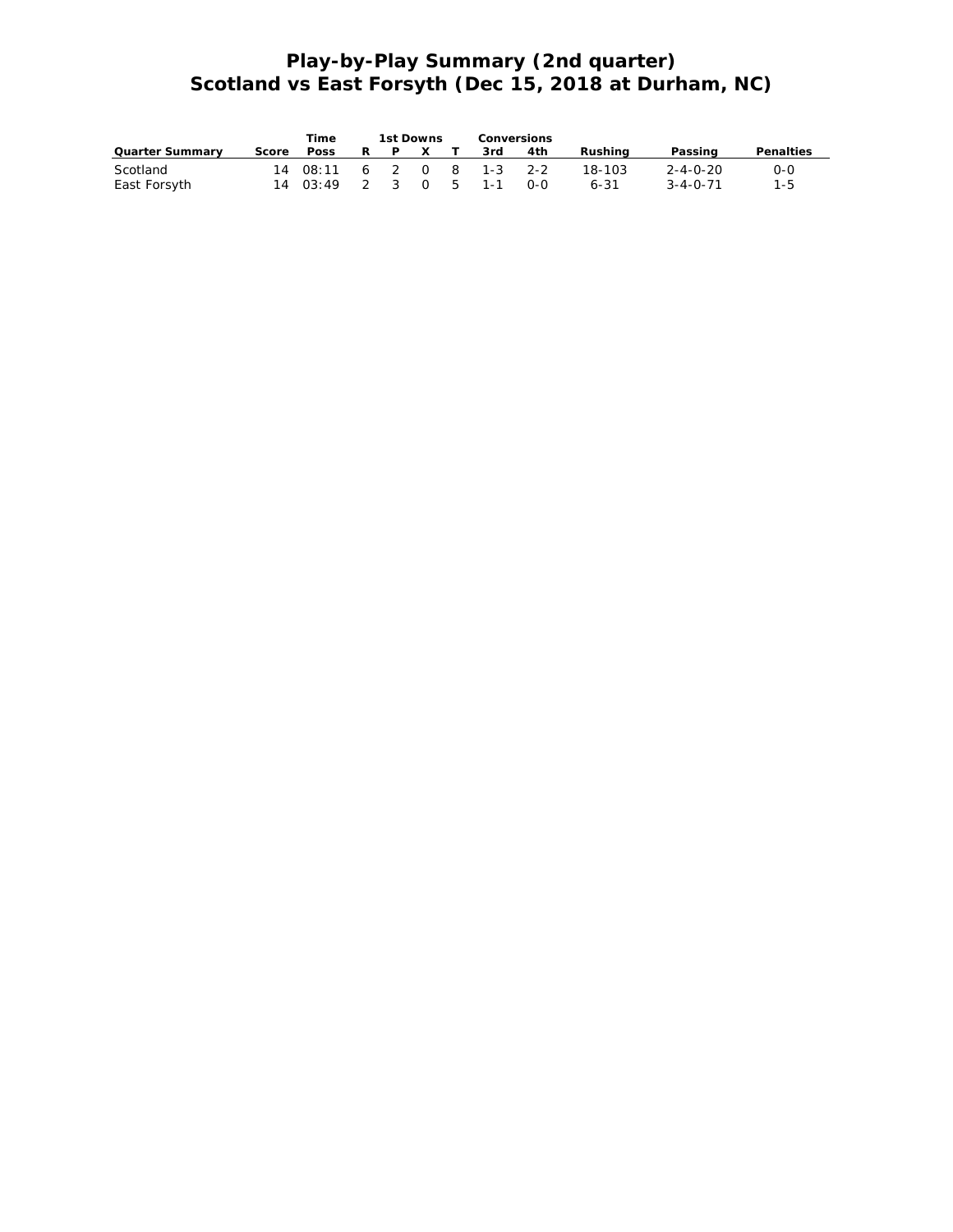## **Play-by-Play Summary (3rd quarter) Scotland vs East Forsyth (Dec 15, 2018 at Durham, NC)**

|         |         |                                |        | Start of 3rd quarter, clock 12:00, SCOTLAND ball on SCOTLAND40.<br>Andrew Oswald kickoff 46 yards to the EF14, out-of-bounds, EF ball on EF35. |                 |
|---------|---------|--------------------------------|--------|------------------------------------------------------------------------------------------------------------------------------------------------|-----------------|
|         |         |                                |        | EAST FORSYTH drive start at 12:00.                                                                                                             |                 |
|         |         | 1-10 EF 35                     |        | Ty'Shaun Lyles pass complete to Nick Childs for 10 yards to the EF45, 1ST DOWN EF (Isaiah                                                      | P <sub>8</sub>  |
|         |         |                                |        | Wilson).                                                                                                                                       |                 |
|         |         | 1-10 EF 45                     |        | Micah Crowell rush for 7 yards to the SCOTLAND48, out-of-bounds.                                                                               |                 |
|         | $2 - 3$ |                                |        | Scotland 48 Ahmani Marshall rush for 2 yards to the SCOTLAND46 (Zymere Reddick).                                                               |                 |
|         | $3 - 1$ |                                |        | Scotland 46 Ty'Shaun Lyles rush for 4 yards to the SCOTLAND42, 1ST DOWN EF, out-of-bounds.                                                     | R9              |
|         |         |                                |        | 1-10 Scotland 42 Ty'Shaun Lyles pass incomplete to Mizell Hall, dropped pass.                                                                  |                 |
|         |         |                                |        | 2-10 Scotland 42 Robbin Smith rush for 18 yards to the SCOTLAND24, 1ST DOWN EF (Tyshuon Thomas; Nick                                           | <b>R10</b>      |
|         |         |                                |        | Callahan).                                                                                                                                     |                 |
|         |         |                                |        | 1-10 Scotland 24 Ty'Shaun Lyles rush for loss of 2 yards to the SCOTLAND26 (Zymere Reddick).                                                   |                 |
|         |         |                                |        | 2-12 Scotland 26 Ty'Shaun Lyles pass intercepted by Kavon Green at the SCOTLAND15, Kavon Green return 15                                       |                 |
|         |         |                                |        | yards to the SCOTLAND30.                                                                                                                       |                 |
|         |         |                                |        | 8 plays, 39 yards, 1:56                                                                                                                        |                 |
|         |         | SCOTLAND drive start at 10:04. |        |                                                                                                                                                |                 |
|         |         |                                |        | 1-10 Scotland 30 Syheam McQueen rush for 3 yards to the SCOTLAND33 (Khalid Martin).                                                            |                 |
| $2 - 7$ |         |                                |        | Scotland 33 Syheam McQueen rush for 2 yards to the SCOTLAND35 (Torrian Jackson).                                                               |                 |
| $3 - 5$ |         |                                |        | Scotland 35 Joseph McKoy rush for 1 yard to the SCOTLAND36 (Javon Cobb).                                                                       |                 |
| $4 - 4$ |         |                                |        | Scotland 36 Matt Sellers punt 55 yards to the EF9, downed.                                                                                     |                 |
|         |         |                                |        | 3 plays, 6 yards, 2:04                                                                                                                         |                 |
|         |         |                                |        | EAST FORSYTH drive start at 08:00.                                                                                                             |                 |
|         |         | 1-10 EF 09                     |        | Robbin Smith rush for 3 yards to the EF12 (Devin Chavis).                                                                                      |                 |
|         |         | 2-7 EF 12                      |        | Ty'Shaun Lyles pass incomplete to Nick Childs.                                                                                                 |                 |
|         | $3 - 7$ | EF 12                          |        | Ty'Shaun Lyles pass complete to Nick Childs for 8 yards to the EF20, 1ST DOWN EF (Nick                                                         | P11             |
|         |         |                                |        | Callahan).                                                                                                                                     |                 |
|         |         | 1-10 EF 20                     |        | Ty'Shaun Lyles pass incomplete to Micah Crowell.                                                                                               |                 |
|         |         | 2-10 EF 20                     |        | Ahmani Marshall rush for 17 yards to the EF37, 1ST DOWN EF (G. Campbell), PENALTY                                                              | X13             |
|         |         |                                |        | SCOTLAND unsportsmanlike conduct 15 yards to the SCOTLAND48, 1ST DOWN EF.                                                                      |                 |
|         |         |                                |        | 1-10 Scotland 48 1st and 10.                                                                                                                   |                 |
|         |         |                                |        | 1-10 Scotland 48 Ahmani Marshall rush for loss of 5 yards to the EF47, out-of-bounds (Zymere Reddick).                                         |                 |
|         |         | 2-15 EF 47                     |        | Ty'Shaun Lyles rush for loss of 8 yards to the EF39, fumble by Ty'Shaun Lyles recovered                                                        |                 |
|         |         |                                |        | by EF Micah Crowell at EF37.                                                                                                                   |                 |
|         |         | 3-25 EF 37                     |        | Ty'Shaun Lyles pass incomplete to Alexander-Rayno (Devin Chavis).                                                                              |                 |
|         |         | 4-25 EF 37                     |        | Ty'Shaun Lyles punt 41 yards to the SCOTLAND22, downed.                                                                                        |                 |
|         |         |                                |        | 8 plays, 28 yards, 3:18                                                                                                                        |                 |
|         |         | SCOTLAND drive start at 04:42. |        |                                                                                                                                                |                 |
|         |         |                                |        | 1-10 Scotland 22 D. Dockery rush for 3 yards to the SCOTLAND25 (Thomaz Johnson).                                                               |                 |
| $2 - 7$ |         |                                |        | Scotland 25 M. Johnson pass incomplete to Trey Chavis (Ajani Jones).                                                                           |                 |
| $3 - 7$ |         |                                |        | Scotland 25 Joseph McKoy rush for 20 yards to the SCOTLAND45, 1ST DOWN SCOTLAND (Khalid Martin).                                               | R <sub>14</sub> |
|         |         |                                |        | 1-10 Scotland 45 Joseph McKoy rush for 2 yards to the SCOTLAND47 (Khalid Martin; Javon Cobb).                                                  |                 |
| $2 - 8$ |         |                                |        | Scotland 47 Joseph McKoy rush for 3 yards to the 50 yardline (Nate Wyse).                                                                      |                 |
| $3 - 5$ |         |                                |        | Scotland 50 Joseph McKoy rush for 6 yards to the EF44, out-of-bounds (Khalid Martin), PENALTY                                                  |                 |
|         |         |                                |        | SCOTLAND holding 10 yards to the SCOTLAND40, NO PLAY.                                                                                          |                 |
|         |         |                                |        | 3-15 Scotland 40 M. Johnson pass intercepted by Tsi Porter at the EF45, Tsi Porter return 15 yards to the                                      |                 |
|         |         |                                |        | SCOTLAND40, fumble forced by Kavon Green, fumble by Tsi Porter recovered by SCOTLAND                                                           |                 |
|         |         |                                |        | Scotland Team at SCOTLAND40.                                                                                                                   |                 |
|         |         |                                |        | 6 plays, 18 yards, 2:54                                                                                                                        |                 |
|         |         | SCOTLAND drive start at 01:48. |        |                                                                                                                                                |                 |
|         |         |                                |        | 1-10 Scotland 40 M. Johnson rush for 3 yards to the SCOTLAND43.                                                                                |                 |
| $2 - 7$ |         |                                |        | Scotland 43 Joseph McKoy rush for 7 yards to the 50 yardline, 1ST DOWN SCOTLAND (C. Grubbs; Javon                                              | R <sub>15</sub> |
|         |         |                                | Cobb). |                                                                                                                                                |                 |

1-10 Scotland 50 M. Johnson rush for loss of 2 yards to the SCOTLAND48 (Tsi Porter).

| END OF 3rd QUARTER: East Forsyth 21, Scotland 21 | $1 - 1U$ |  |  |  |  |
|--------------------------------------------------|----------|--|--|--|--|
|                                                  |          |  |  |  |  |

|                          |       | Time               |     | 1st Downs  |  |   | Conversions      |                   |                   |                                     |                   |
|--------------------------|-------|--------------------|-----|------------|--|---|------------------|-------------------|-------------------|-------------------------------------|-------------------|
| Quarter Summary          | Score | Poss               | R   |            |  |   | 3rd              | 4th               | Rushina           | Passing                             | Penalties         |
| Scotland<br>East Forsyth |       | 0 06:46<br>0.05:14 | - 3 | $0\quad 0$ |  | 2 | $1 - 3$<br>6 2-3 | റ-റ<br><u>ດ-ດ</u> | 10-42<br>$9 - 34$ | $0 - 2 - 1 - 0$<br>$2 - 7 - 1 - 18$ | $2 - 25$<br>$0-0$ |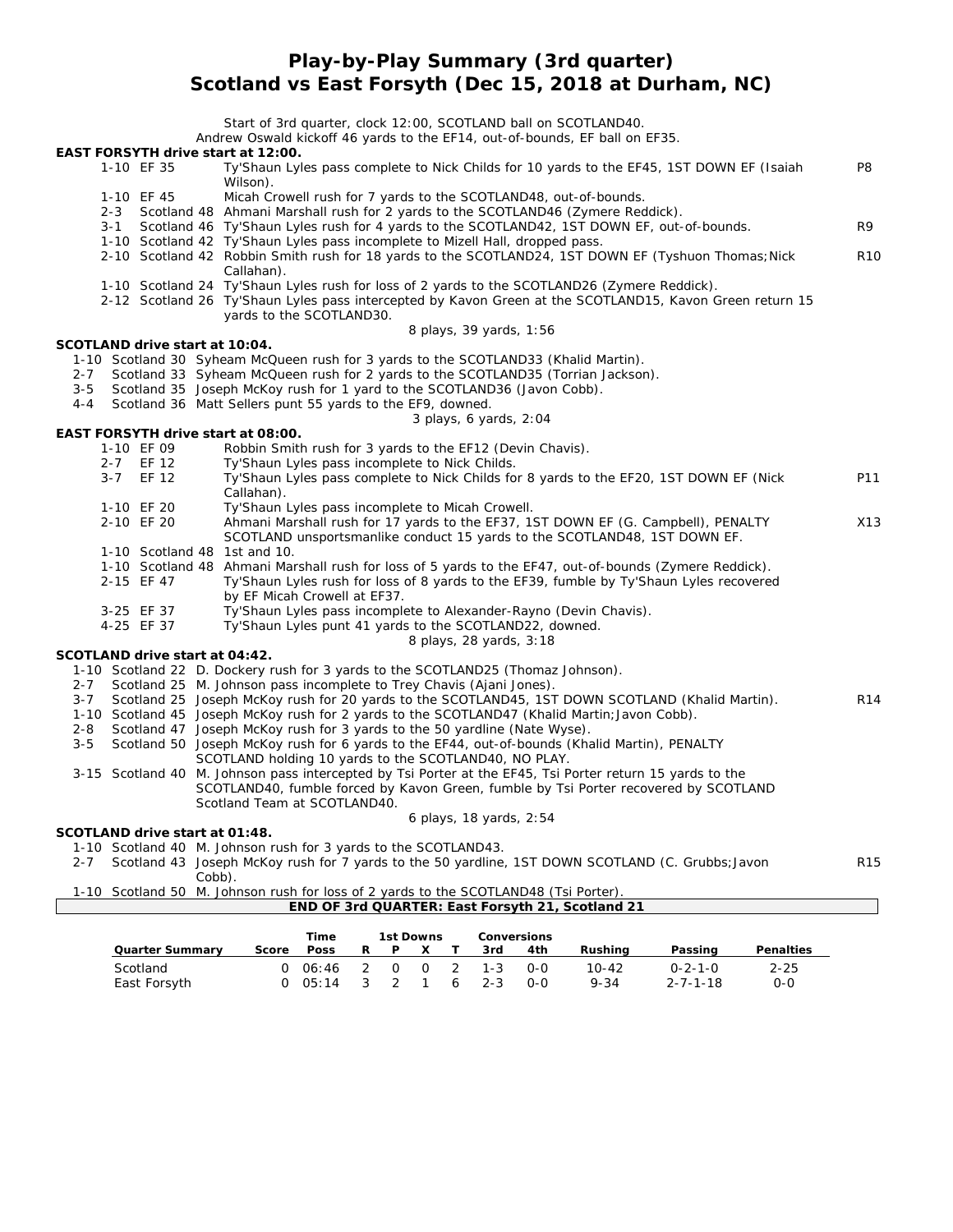## **Play-by-Play Summary (4th quarter) Scotland vs East Forsyth (Dec 15, 2018 at Durham, NC)**

|                |                |            | 2-12 Scotland 48 Start of 4th quarter, clock 12:00.<br>2-12 Scotland 48 M. Johnson pass complete to Jhamari Smith for 32 yards to the EF20, 1ST DOWN SCOTLAND                          | P <sub>16</sub> |  |  |  |  |  |  |  |  |
|----------------|----------------|------------|----------------------------------------------------------------------------------------------------------------------------------------------------------------------------------------|-----------------|--|--|--|--|--|--|--|--|
|                | 1-10 EF 20     |            | (Quayon Gilbert).<br>Joseph McKoy rush for 12 yards to the EF8, 1ST DOWN SCOTLAND, out-of-bounds (Kaleb Lundy).                                                                        |                 |  |  |  |  |  |  |  |  |
|                | 1-G EF 08      |            | Joseph McKoy rush for 2 yards to the EF6 (Thomaz Johnson).                                                                                                                             |                 |  |  |  |  |  |  |  |  |
|                | 2-G EF 06      |            | Joseph McKoy rush for 5 yards to the EF1 (Khalid Martin).                                                                                                                              |                 |  |  |  |  |  |  |  |  |
| 3-G<br>1-G     | EF 01<br>EF 02 |            | Joseph McKoy rush for 1 yard to the EF0, TOUCHDOWN, clock 10:14.<br>Andrew Oswald kick attempt good.                                                                                   |                 |  |  |  |  |  |  |  |  |
|                |                |            | Scotland 28, East Forsyth 21                                                                                                                                                           |                 |  |  |  |  |  |  |  |  |
|                |                |            | 8 plays, 60 yards, 3:36                                                                                                                                                                |                 |  |  |  |  |  |  |  |  |
|                |                |            | Andrew Oswald kickoff 13 yards to the EF47, downed.<br>EAST FORSYTH drive start at 10:12.                                                                                              |                 |  |  |  |  |  |  |  |  |
|                |                | 1-10 EF 47 | Robbin Smith rush for 3 yards to the 50 yardline (Zymere Reddick; D. Singletary).                                                                                                      |                 |  |  |  |  |  |  |  |  |
|                | $2 - 7$        | EF 50      | Ahmani Marshall rush for 1 yard to the SCOTLAND49 (Antonio Lucas).                                                                                                                     |                 |  |  |  |  |  |  |  |  |
|                | 3-6            |            | Scotland 49 Ty'Shaun Lyles pass complete to Nick Childs for 8 yards to the SCOTLAND41, 1ST DOWN EF                                                                                     | P14             |  |  |  |  |  |  |  |  |
|                |                |            | (Joseph McKoy).<br>1-10 Scotland 41 Ahmani Marshall rush for 10 yards to the SCOTLAND31, 1ST DOWN EF (Joseph McKoy).                                                                   | R <sub>15</sub> |  |  |  |  |  |  |  |  |
|                |                |            | 1-10 Scotland 31 PENALTY SCOTLAND offside defense 5 yards to the SCOTLAND26.                                                                                                           |                 |  |  |  |  |  |  |  |  |
|                | 1-5            |            | Scotland 26 Robbin Smith rush for 5 yards to the SCOTLAND21, 1ST DOWN EF (Nick Callahan).                                                                                              | R <sub>16</sub> |  |  |  |  |  |  |  |  |
|                |                |            | 1-10 Scotland 21 PENALTY EF false start 5 yards to the SCOTLAND26.                                                                                                                     |                 |  |  |  |  |  |  |  |  |
|                | 2-9            |            | 1-15 Scotland 26 Ahmani Marshall rush for 6 yards to the SCOTLAND20, out-of-bounds (Tyshuon Thomas).<br>Scotland 20 Ty'Shaun Lyles pass incomplete to Nick Childs.                     |                 |  |  |  |  |  |  |  |  |
|                | $3 - 9$        |            | Scotland 20 Timeout Scotland, clock 06:59.                                                                                                                                             |                 |  |  |  |  |  |  |  |  |
|                | 3-9            |            | Scotland 20 Timeout Scotland, clock 06:59.                                                                                                                                             |                 |  |  |  |  |  |  |  |  |
|                | 3-9            |            | Scotland 20 R. Jackson Jr. rush for loss of 2 yards to the SCOTLAND22.                                                                                                                 |                 |  |  |  |  |  |  |  |  |
|                |                |            | 4-11 Scotland 22 3rd and 11.<br>3-11 Scotland 22 Ty'Shaun Lyles pass complete to Mizell Hall for 22 yards to the SCOTLANDO, 1ST DOWN EF,                                               | P17             |  |  |  |  |  |  |  |  |
|                |                |            | TOUCHDOWN, clock 06:03.                                                                                                                                                                |                 |  |  |  |  |  |  |  |  |
|                | 1-G            |            | Scotland 02 Andrew Conrad kick attempt good.                                                                                                                                           |                 |  |  |  |  |  |  |  |  |
|                |                |            | East Forsyth 28, Scotland 28                                                                                                                                                           |                 |  |  |  |  |  |  |  |  |
|                |                |            | 9 plays, 53 yards, 4:20<br>Andrew Conrad kickoff 48 yards to the SCOTLAND12, Joseph McKoy return 16 yards to the                                                                       |                 |  |  |  |  |  |  |  |  |
|                |                |            | SCOTLAND28 (Sincere Patino).                                                                                                                                                           |                 |  |  |  |  |  |  |  |  |
|                |                |            | SCOTLAND drive start at 05:52.                                                                                                                                                         |                 |  |  |  |  |  |  |  |  |
|                |                |            | 1-10 Scotland 28 RJ Nicholson rush for 1 yard to the SCOTLAND29 (Nate Wyse).                                                                                                           |                 |  |  |  |  |  |  |  |  |
| 2-9<br>3-6     |                |            | Scotland 29 Joseph McKoy rush for 3 yards to the SCOTLAND32 (Khalid Martin; Tsi Porter).<br>Scotland 32 Joseph McKoy rush for 1 yard to the SCOTLAND33 (Thomaz Johnson; N. Motsinger). |                 |  |  |  |  |  |  |  |  |
| $4 - 5$        |                |            | Scotland 33 Matt Sellers punt 35 yards to the EF32, Mizell Hall return 13 yards to the EF45,                                                                                           |                 |  |  |  |  |  |  |  |  |
|                |                |            | out-of-bounds (Randy Locklear).                                                                                                                                                        |                 |  |  |  |  |  |  |  |  |
|                |                |            | 3 plays, 5 yards, 2:14                                                                                                                                                                 |                 |  |  |  |  |  |  |  |  |
|                |                | 1-10 EF 45 | EAST FORSYTH drive start at 03:38.                                                                                                                                                     | <b>R18</b>      |  |  |  |  |  |  |  |  |
|                |                |            | Robbin Smith rush for 31 yards to the SCOTLAND24, 1ST DOWN EF (Isaiah Wilson).<br>1-10 Scotland 24 Chris Chaplin rush for 10 yards to the SCOTLAND14, 1ST DOWN EF (L. McNeill).        | R <sub>19</sub> |  |  |  |  |  |  |  |  |
|                |                |            | 1-10 Scotland 14 Ty'Shaun Lyles pass complete to Mizell Hall for 14 yards to the SCOTLANDO, 1ST DOWN EF,                                                                               | P <sub>20</sub> |  |  |  |  |  |  |  |  |
|                |                |            | TOUCHDOWN, clock 02:45.                                                                                                                                                                |                 |  |  |  |  |  |  |  |  |
|                | 1-G            |            | Scotland 02 PENALTY SCOTLAND offside defense 1 yards to the SCOTLAND1.                                                                                                                 |                 |  |  |  |  |  |  |  |  |
|                |                |            | 1-G Scotland 01 Andrew Conrad kick attempt good.<br>East Forsyth 35, Scotland 28                                                                                                       |                 |  |  |  |  |  |  |  |  |
|                |                |            | 3 plays, 55 yards, 1:00                                                                                                                                                                |                 |  |  |  |  |  |  |  |  |
|                |                |            | Andrew Conrad kickoff -24 yards to the EF16, Joseph McKoy return -46 yards to the                                                                                                      |                 |  |  |  |  |  |  |  |  |
|                |                |            | SCOTLAND38 (Elijah Thomas; Tsi Porter).                                                                                                                                                |                 |  |  |  |  |  |  |  |  |
|                |                |            | SCOTLAND drive start at 02:38.<br>1-10 Scotland 38 Timeout East Forsyth, clock 02:38.                                                                                                  |                 |  |  |  |  |  |  |  |  |
|                |                |            | 1-10 Scotland 38 PENALTY SCOTLAND false start 5 yards to the SCOTLAND33.                                                                                                               |                 |  |  |  |  |  |  |  |  |
|                |                |            | 1-15 Scotland 33 M. Johnson pass complete to Jhamari Smith for 2 yards to the SCOTLAND35 (Javon Cobb; Nate                                                                             |                 |  |  |  |  |  |  |  |  |
|                |                |            | Wyse).                                                                                                                                                                                 |                 |  |  |  |  |  |  |  |  |
|                |                |            | 2-13 Scotland 35 M. Johnson pass incomplete to Trey Chavis (Ajani Jones), PENALTY EF pass interference                                                                                 | X18             |  |  |  |  |  |  |  |  |
|                |                |            | (Ajani Jones) 15 yards to the 50 yardline, 1ST DOWN SCOTLAND, NO PLAY.<br>1-10 Scotland 50 M. Johnson pass intercepted by Nick Childs at the EF10, Nick Childs return to the EF20,     |                 |  |  |  |  |  |  |  |  |
|                |                |            | PENALTY EF pass interference (Nick Childs) 15 yards to the EF35, NO PLAY.                                                                                                              |                 |  |  |  |  |  |  |  |  |
|                | 1-10 EF 35     |            | Joseph McKoy rush for 2 yards to the EF33 (Khalil Baker; Nate Wyse).                                                                                                                   |                 |  |  |  |  |  |  |  |  |
| 2-8            | EF 33          |            | M. Johnson pass incomplete to Trey Chavis (Khalil Baker).                                                                                                                              |                 |  |  |  |  |  |  |  |  |
| 3-8<br>$4 - 2$ | EF 33<br>EF 27 |            | Jhamari Smith rush for 6 yards to the EF27 (Khalil Baker).<br>Timeout Scotland, clock 00:47.                                                                                           |                 |  |  |  |  |  |  |  |  |
| $4 - 2$        | EF 27          |            | Joseph McKoy rush for 3 yards to the EF24, 1ST DOWN SCOTLAND (Khalid Martin).                                                                                                          | R <sub>19</sub> |  |  |  |  |  |  |  |  |
|                | 1-10 EF 24     |            | Scotland Team rush for loss of 22 yards to the EF46.                                                                                                                                   |                 |  |  |  |  |  |  |  |  |
|                | 2-32 EF 46     |            | PENALTY SCOTLAND illegal motion declined.                                                                                                                                              |                 |  |  |  |  |  |  |  |  |
|                | 2-32 EF 46     |            | M. Johnson rush for 7 yards to the EF39, out-of-bounds (Kaleb Lundy).                                                                                                                  |                 |  |  |  |  |  |  |  |  |
|                | 3-25 EF 39     |            | Timeout East Forsyth, clock 00:10.                                                                                                                                                     |                 |  |  |  |  |  |  |  |  |